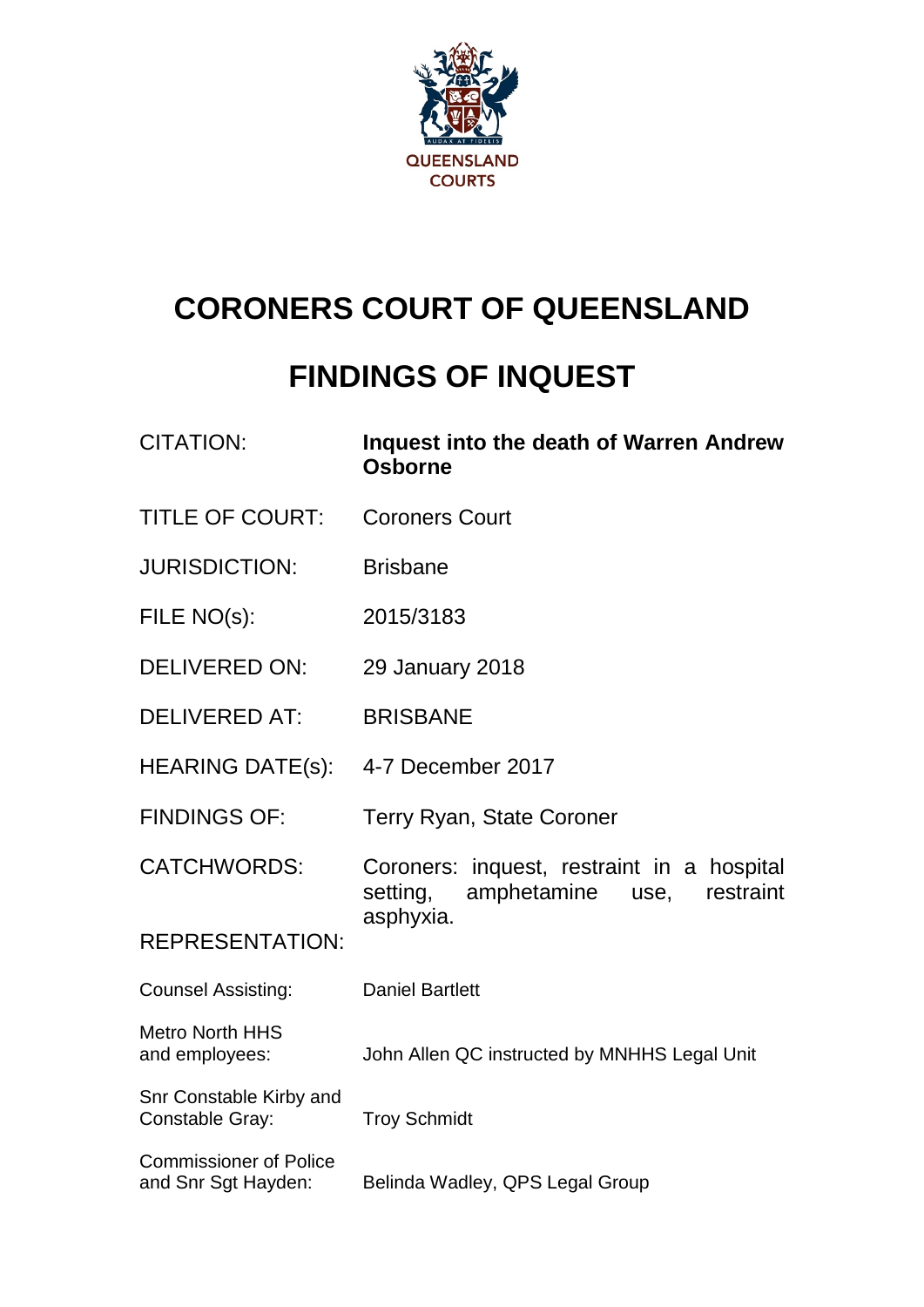## Contents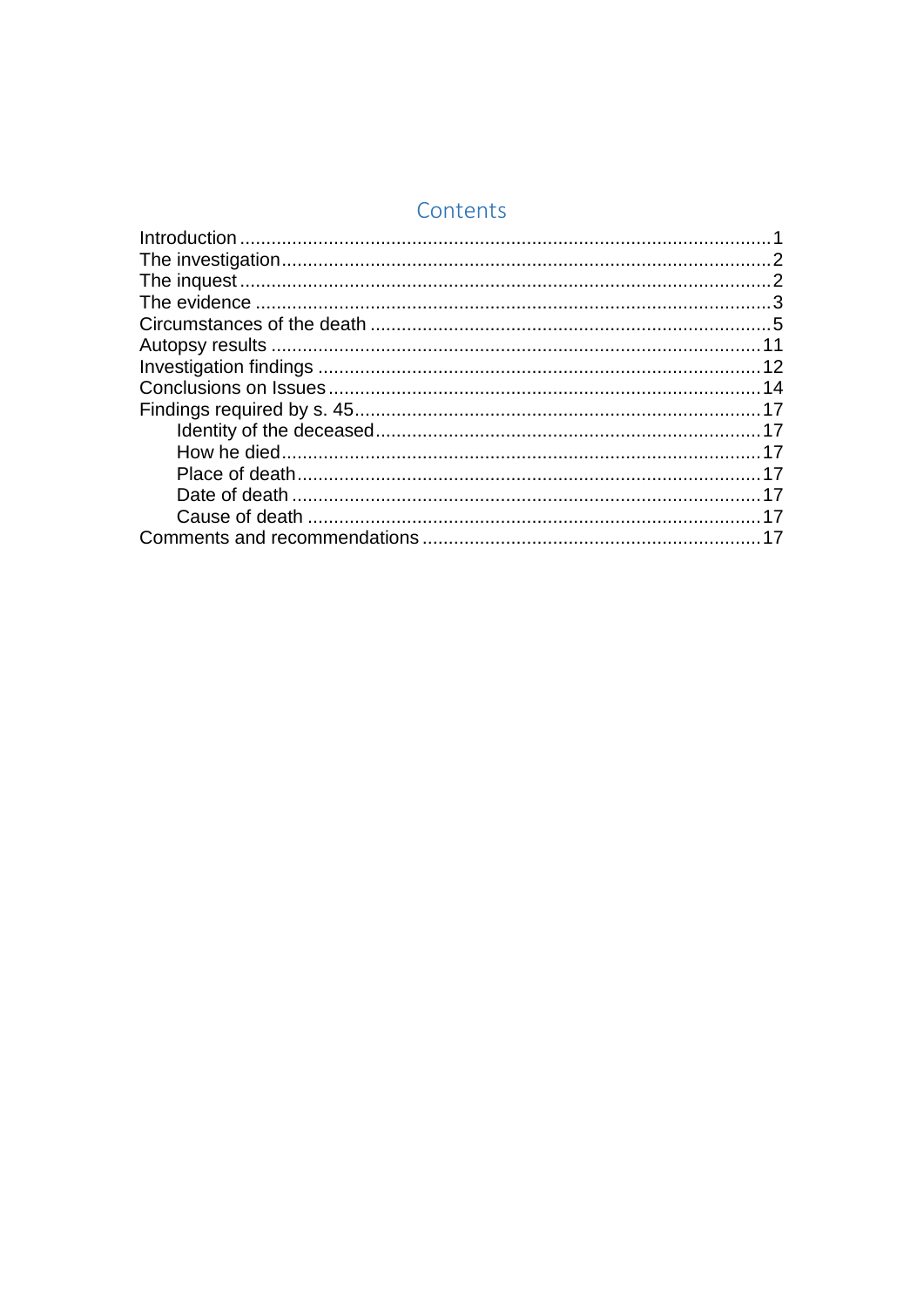## <span id="page-2-0"></span>**Introduction**

- 1. Warren Osborne was aged 45 years at the time of his death on 17 August 2015. He had been released from the Woodford Correctional Centre three days earlier after completing a three-month term of imprisonment for unlawful use of a motor vehicle, dangerous conduct with a shotgun and drug offences.
- 2. On the morning of his death, officers from the Queensland Police Service were called to a disturbance at a home at Bribie Island occupied by Mr Osborne's friends. Mr Osborne had refused to leave his friends' property, and told them he was frightened to do so. The QPS officers subsequently drove Mr Osborne to the Caboolture Hospital after he reported that he was suffering a drug induced psychosis. After being triaged at the hospital he became anxious and did not want to wait in in the Emergency Department.
- 3. Mr Osborne left the Emergency Department and tried unsuccessfully to gain access to the Mental Health Unit (MHU). As security doors were faulty, he then proceeded to wander around other hospital wards that he should not have been able to access.
- 4. Subsequently, nursing and security staff tried unsuccessfully to persuade Mr Osborne to return to the Emergency Department from Ward 2A, a ward where patients were recovering from surgery. He refused to do so, and a struggle ensued with security officers. Mr Osborne was then restrained on the floor for over ten minutes, and the QPS was called to remove him from the hospital.
- 5. When QPS officers arrived at Ward 2A Mr Osborne was handcuffed, and it soon became apparent that he was unresponsive. Attempts to resuscitate Mr Osborne were unsuccessful.
- 6. These findings confirm the identity of the deceased person, when, where and how he died and what caused his death. They also consider the following issues that were determined to be within the scope of the inquest:
	- The adequacy and appropriateness of the decision to request for the deceased to be restrained in the lead up to his death;
	- The adequacy and appropriateness of the manner by which the deceased was restrained in the lead up to his death;
	- The adequacy and appropriateness of the manner by which the deceased's vital signs were checked during the restraint;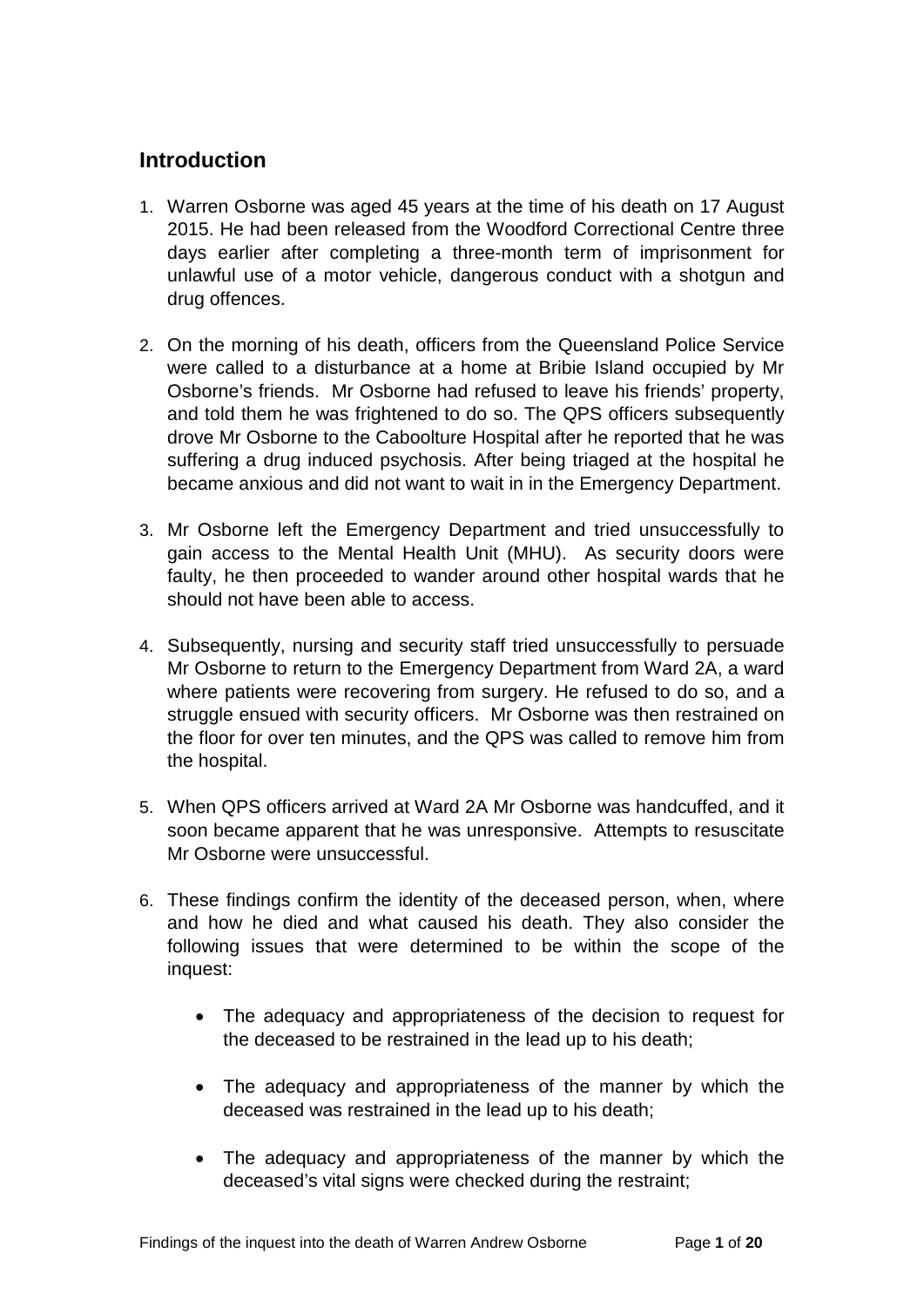- The adequacy and appropriateness of the training provided to employees of the Caboolture Hospital with respect to physically restraining a person;
- Whether any further recommendations can be made to prevent a death in similar circumstances from happening in the future.

## <span id="page-3-0"></span>**The investigation**

- 7. An investigation into Mr Osborne's death was conducted by the QPS Ethical Standards Command (ESC) and a very detailed report was prepared by Detective Senior Sergeant Peter Ryan.
- 8. Senior Sgt Ryan attended the scene on 17 August 2015 with other ESC officers. A forensic examination of the scene was undertaken and a detailed set of photographs taken. Senior Sgt Ryan oversaw investigations into Mr Osborne's background and relevant aspects of QPS training and policy.
- 9. Interviews were conducted with the attending police officers and hospital staff who interacted with Mr Osborne on the day of his death. Four hospital staff provided statements through their legal representatives. Relevant CCTV records and files from the Caboolture Hospital and Queensland Corrective Services were obtained, together with body worn camera footage from the attending QPS officers.
- 10. Advice was obtained from a government medical officer in relation to the effects of methylamphetamine in Mr Osborne's system at the time of his death.
- 11. A post mortem examination was conducted on Mr Osborne's body at Queensland Health Forensic and Scientific Services on 19 August 2015. Blood, urine, stomach contents and vitreous humour samples were subject to further toxicological testing.
- 12. I am satisfied this matter has been thoroughly and professionally investigated and all sources of relevant information have been accessed and analysed.

## <span id="page-3-1"></span>**The inquest**

13. Following a pre-inquest conference 27 October 2017, the inquest was held at Brisbane from 4-7 December 2017. Seventeen persons were called to give oral evidence at the inquest: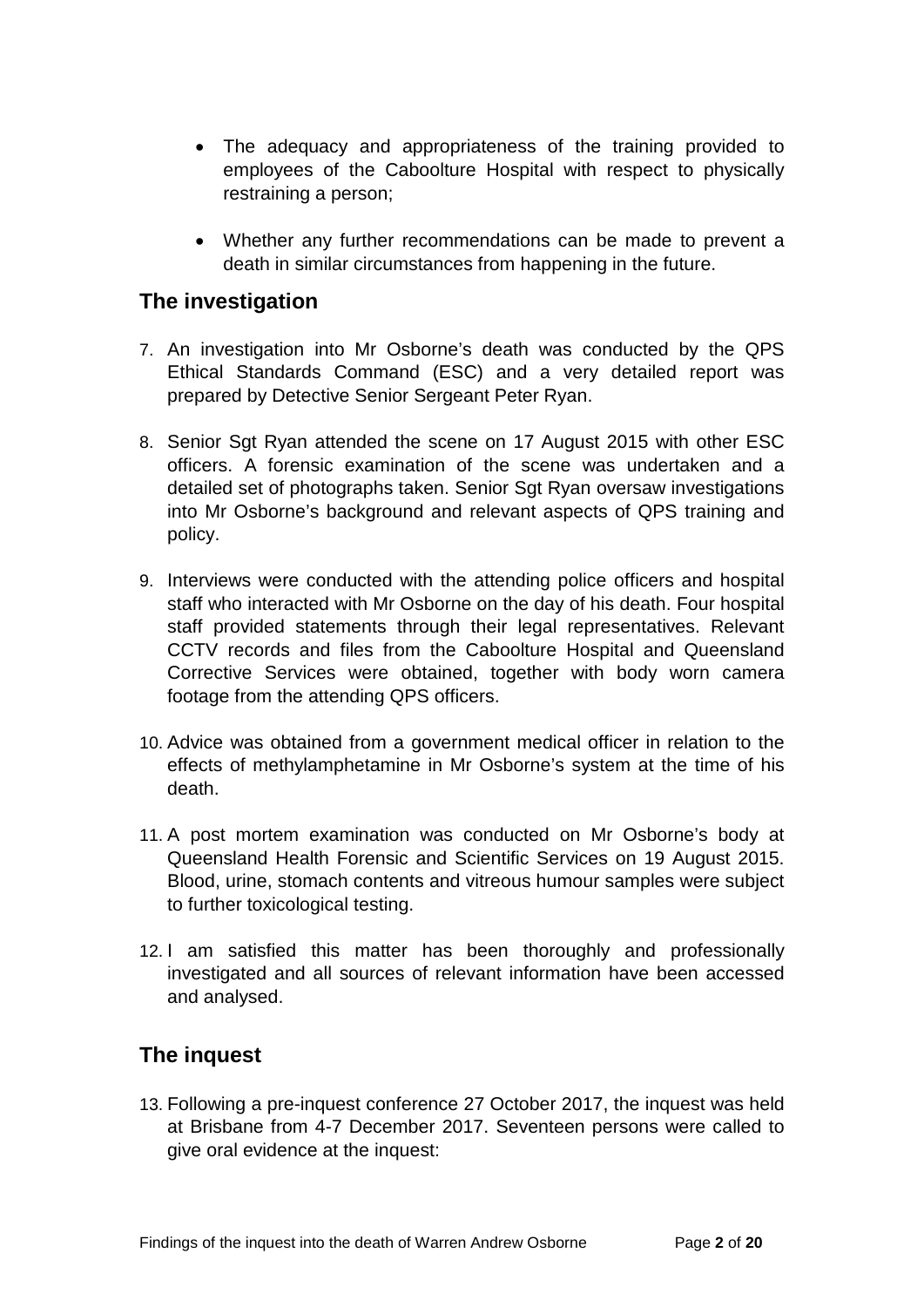- Detective Senior Sergeant Peter Ryan ESC Investigator
- Melanie Ponton Registered Nurse
- Clare Sonter Registered Nurse
- Lina Clifton Registered Nurse
- Leif Laakso Security Officer
- Richard Duke Security Officer
- Kirrily Halliday Registered Nurse
- Alison Kelman Nursing Hospital Co-ordinator
- Paul Csepreghy Mental Health Hospital Co-ordinator
- Peter Jones Operational Support Officer
- Anthony Wiles Operational Support Officer
- Stephen Kirby Snr Constable
- Michaela Gray Constable
- Scott Trudgett Occupational Violence Prevention Co-ordinator
- Snr Sgt Damien Hayden Use of Force expert
- Dr Lance Le Ray Director of Medical Services, Executive Director Caboolture-Kilcoy Hospitals
- Dr Rohan Samarasinghe Forensic Pathologist

## <span id="page-4-0"></span>**The evidence**

#### *Social History*

- 14. Mr Osborne is survived by his parents, his older brother, and his daughter. His parents separated when he was aged one, and Mr Osborne was cared for by his father from age three. Mr Osborne left school after year 10 and commenced a carpentry apprenticeship. His father described him as an excellent carpenter.<sup>[1](#page-4-1)</sup> He was also described as having a heart 'as big as Phar Lap' but was sensitive and emotionally insecure. I extend my condolences to his family.
- 15. Mr Osborne was in a long-term relationship for approximately 18 years until approximately 2009. He has one child aged 24 years.
- 16. Mr Osborne had commenced using drugs in his late teens and appeared in court on a range of good order and *Bail Act* related offences. In 1996, he was charged with supplying dangerous drugs and was sentenced to a suspended prison sentence of 18 months. He subsequently appeared in court on many occasions.
- 17. In 1994, Mr Osborne suffered a serious injury to his foot which needed orthopaedic surgery. He subsequently developed an addiction to pain medication which continued until his death. In the three years leading up to

<span id="page-4-1"></span><sup>1</sup> Exhibit A12  $\overline{a}$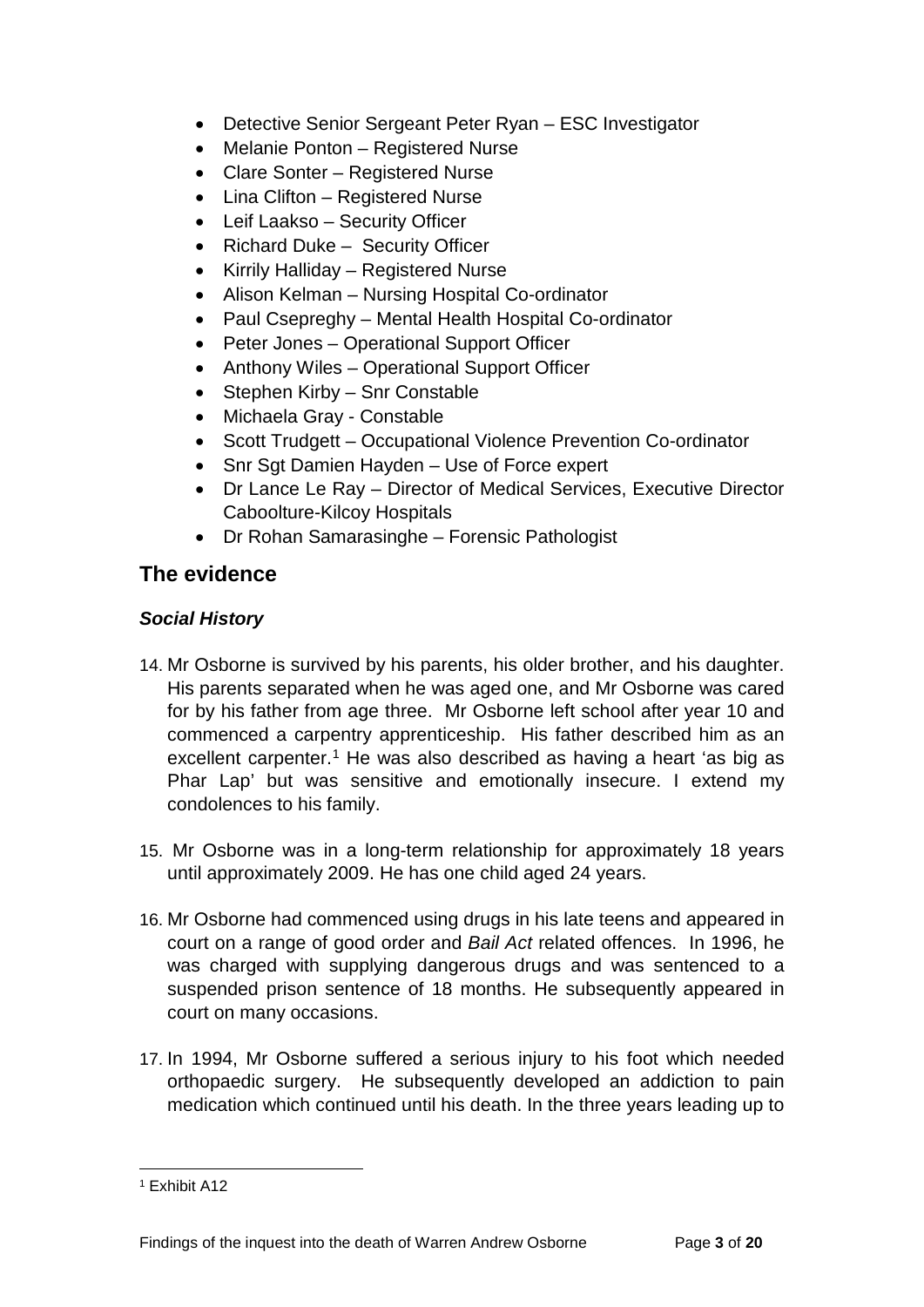his death he had been prescribed methadone, oxycodone and amitriptyline on 15 separate occasions.

18. Mr Osborne was also injured in a workplace accident in the early 1990s when he fell from a roof. He subsequently received ongoing income protection insurance payments of around \$3700 per month. It appears that Mr Osborne used a significant amount of his compensation payments to purchase drugs.

#### *Events leading up to the death*

- 19. At around 3:00am on the day of his death the Queensland Police Service were called to the home of Mr Osborne's friends at Jabiru St, Bribie Island. He had caused a disturbance there, and while he appeared to be agitated and anxious, he was not acting aggressively. He was refusing to leave the property and told his friends he was frightened to do so.
- 20. Two police officers, Sgt Driver and Constable Golinski, attended the house and spoke to Mr Osborne. Mr Osborne co-operated with the police and told them he was under the influence of 'speed', and that he had been released from custody the previous Friday.
- 21. Mr Osborne agreed to be driven by the police officers to his grandmother's home at Sandstone Point, where he was staying temporarily. However, after arriving there he asked to be taken to hospital as he was suffering drug psychosis and severe anxiety.
- 22. The police officers then drove Mr Osborne to the Caboolture Hospital where they arrived at 4:06am. Mr Osborne entered the Caboolture Hospital voluntarily. He had not been arrested by the police officers, nor was he the subject of an emergency examination order under the *Mental Health Act*. There was evidence of an informal practice which saw QPS officers take patients via the ambulance bays at the Emergency Department. That practice was not adopted on this occasion.
- 23. Mr Osborne was triaged at the Emergency Department as presenting with high levels of anxiety and being affected by the use of amphetamines. He was assessed as a level 4 category patient. This meant he should be seen by medical practitioners within one hour. Mr Osborne was offered two Valium tablets for sedation but he spat those out. An attending nurse rated Mr Osborne's drug intoxication level as being 5 out of 10.
- 24. Mr Osborne waited in the Emergency Department with other patients. There were 15 patients waiting to be seen, and some had been waiting for up to five hours. Closed circuit television showed that Mr Osborne was apparently agitated but he was not acting aggressively. A security officer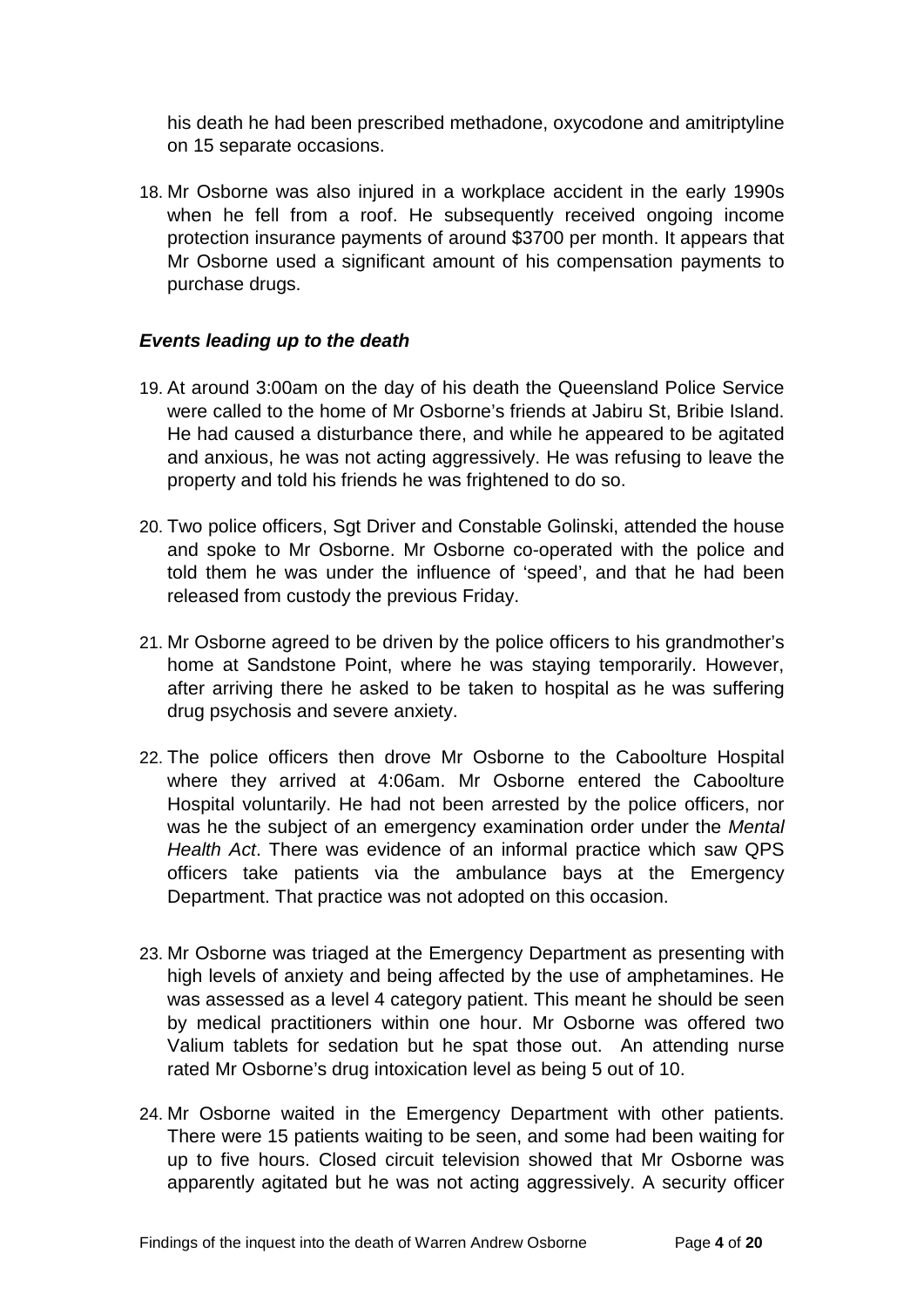checked on Mr Osborne in the waiting room at 4:09am and 4:22am, but did not have cause to remove him from that area, where elderly persons and children were also present.

- 25. At 4:29am Mr Osborne started to walk around the hospital unimpeded. He had gained access to the main part of the hospital through two unsecured security doors, which had been malfunctioning since at least 14 August 2015.
- 26. Mr Osborne initially tried to enter the MHU. He banged loudly on the door to the MHU and then proceeded back to the main part of the hospital. Hospital security personnel were then made aware of Mr Osborne's entry into the main part of the hospital and began to search for him.
- 27. At 4:33am Mr Osborne took a lift to the second floor of the hospital. After he entered the maternity ward he made his way to Ward 2A, which was a surgical ward predominantly caring for post-operative patients. Also located on level 2 were the birthing suite, special care nursery and the critical care unit. Although closed circuit television captured Mr Osborne's passage through the ground floor, it did not record the events on level 2.

#### <span id="page-6-0"></span>*Circumstances of the death*

- 28. At around 4:45am nurses working on Ward 2A became aware of Mr Osborne's presence in the ward. The beds in the ward were occupied by around 30 patients and the lighting was dimmed to facilitate sleep. There were three nurses on duty, together with a mental health nurse, who provided direct care to a mental health patient.
- 29. The evidence of the two nursing staff present on the ward at the time was that they were disconcerted and felt uncomfortable as a result of Mr Osborne's presence. He was a stranger and posed an unknown threat to staff and patients.
- 30. RN Melanie Ponton told the inquest that she was sitting at the nurse station with RN Clare Sonter when she first saw Mr Osborne. He was near a linen trolley 2 to 3 metres away. Mr Osborne was showing signs of agitation and was pacing backwards and forwards, wringing his hands and rubbing his head. RN Ponton asked Mr Osborne why he was on the ward. Mr Osborne said that he wanted to speak to a mental health doctor. RN Ponton advised Mr Osborne that he needed to go to the Emergency Department who would contact a mental health professional on his behalf. RN Sonter's evidence was that Mr Osborne said that he did not want to wait to see a doctor.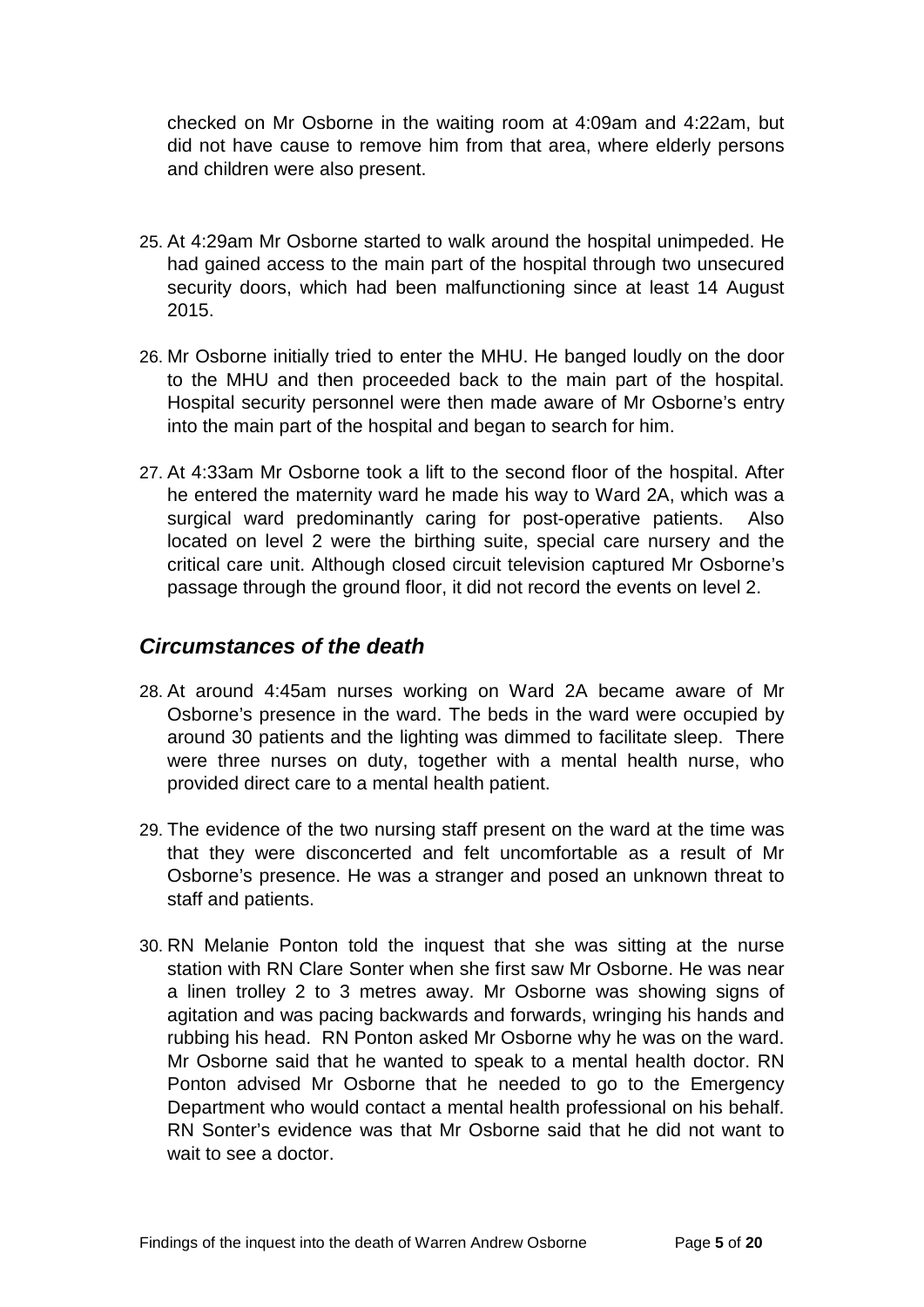- 31. Nurses Ponton and Sonter tried to placate Mr Osborne by talking to him and providing him with a cup of tea. While he was coherent, he was clearly agitated. RN Sonter said that Mr Osborne was refusing to leave, scratching himself and spilling his tea. RN Kirrily Halliday called security and, in response, Mr Richard Duke attended Ward 2A at 4:44am.
- 32. Mr Duke's evidence was that he calmly tried to persuade Mr Osborne to return to the Emergency Department. Mr Osborne was responsive but did not leave Ward 2A. While Mr Duke was talking to him, Mr Osborne was standing in the doorway of a room full of sleeping patients, some of whom were starting to wake up as a result of the disturbance.
- 33. As he was unable to persuade Mr Osborne to leave the ward, Mr Duke called a Code Black which alerted hospital personnel to imminent or actual violence and called for assistance.
- 34. By 4:50am the Code Black Team consisting of a security officer, Leif Laakso, operational support officer, Peter Jones, Nursing hospital coordinator, Alison Kelman and Mental Health hospital coordinator, Paul Csepreghy, was present in Ward 2A.
- 35. Ms Kelman had become aware of Mr Osborne's presence in the hospital after she was informed by staff in the maternity ward that Mr Osborne had been asked to leave that ward. Ms Kelman was in the maternity ward when she received a Code Black call to attend Ward 2A at around 4:50am.
- 36. After arriving at Ward 2A, Richard Duke, Alison Kelman and Paul Csepreghy again tried to persuade Mr Osborne to leave Ward 2A and return to the Emergency Department. Mr Osborne was raising his voice, and continued to demand that he be taken directly to the MHU.
- 37. Mr Csepreghy's evidence was that he assessed that Mr Osborne was significantly affected by drugs. He rated his level of intoxication as 8/10 compared to the 5/10 rating given in the Emergency Department. He said that there was "no chance" that Mr Osborne could be seen directly in the MHU because he had to be assessed by the acute care team in the Emergency Department before transfer to the MHU.
- 38. At some time between 4:50am and 4:57am the decision was made to physically escort Mr Osborne from Ward 2A due to the threat he posed to staff and sleeping patients. Ms Kelman's evidence was that she made the decision to restrain Mr Osborne because he had been given approximately 10 minutes to voluntarily leave the ward and was becoming louder and more disruptive. Mr Csepreghy's evidence was that he had also formed the view that Mr Osborne had to be escorted from the ward.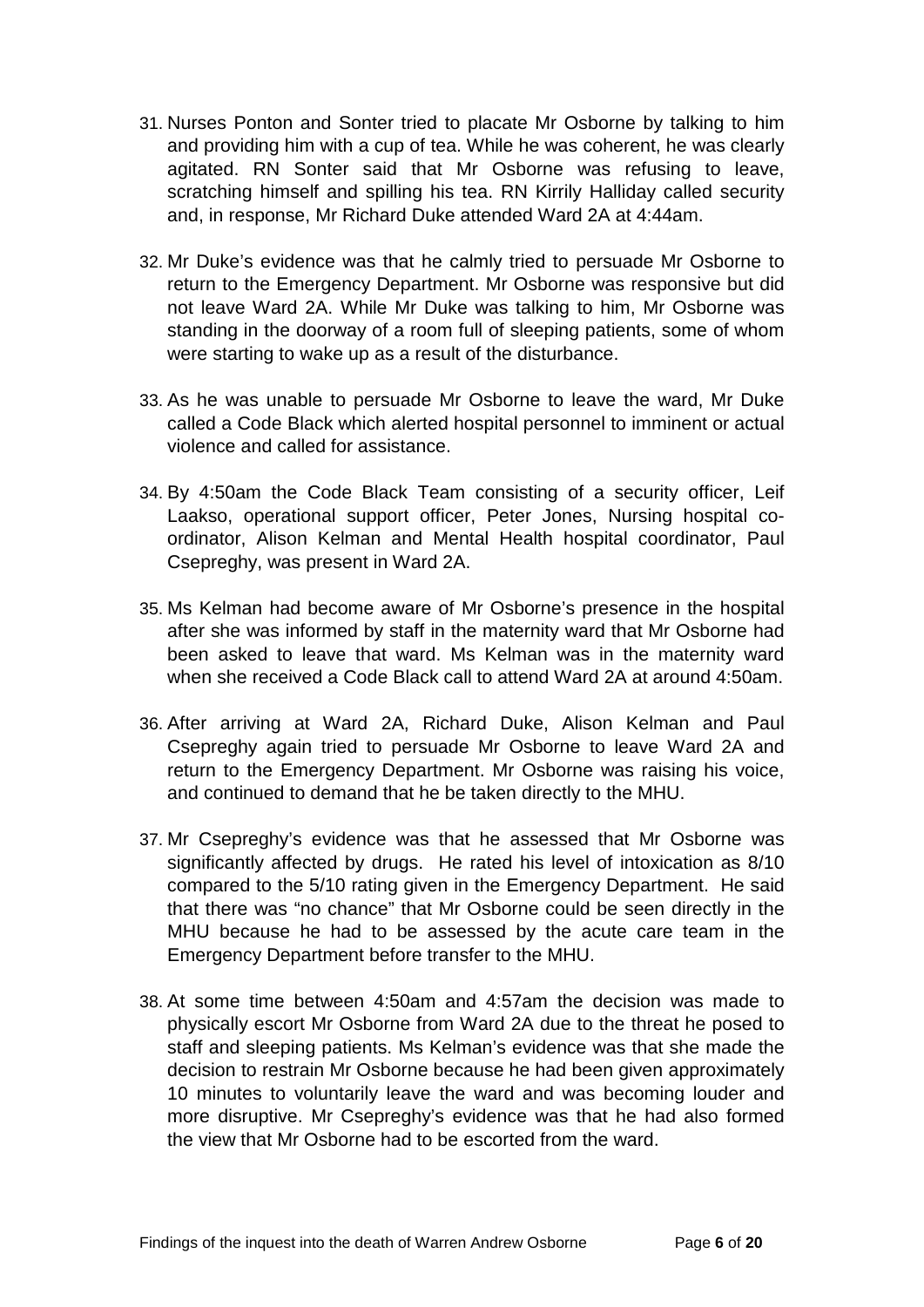- 39. As Mr Duke and Mr Laakso tried to take hold of Mr Osborne, he broke free and ran a short distance behind the nurses' station in the centre of Ward 2A, where RN Ponton was standing with another nurse. Up until this point Mr Osborne had not acted aggressively or with violence. RN Ponton's evidence was that as security officers took hold of Mr Osborne's arms he was fighting and resisting. While he did not seem to be lashing out at them he kept getting free and was yelling.
- 40. Having regard to the dynamic nature of the initial scuffle and restraint, it is not surprising there was some dispute as to exactly how Mr Osborne was initially restrained. However, it is clear that within a short time Mr Osborne was restrained on the ground in a prone position.
- 41. After considering the evidence of the persons who were present and/or involved at the time, I can conclude that Mr Jones and Mr Laakso were each restraining one of Mr Osborne's arms while Mr Duke restrained Mr Osborne's legs. For the large part, if not all, of the restraint of Mr Osborne was held in a prone position with his wrists held behind his back and his knees bent, legs crossed and ankles vertical or pushed towards his buttocks.
- 42. Mr Csepreghy called the police for assistance at 4:57am. By this time Mr Osborne was restrained on the ground, and can be heard struggling violently in the background in the recording of this telephone call.
- 43. The evidence as a whole indicates that Mr Osborne resisted with considerable force initially, but soon after displayed little or no resistance. RN Ponton's evidence was that he continued yelling and struggling for a few minutes and then went quiet.
- 44. At least one oxygen saturation test was carried out on Mr Osborne towards the end of the restraint and a result of no less than 93% was obtained. RN Sonter, whose evidence was that she conducted such a test, said that Mr Osborne was warm to touch and had a pulse rate of 130. She said that she had no difficulty applying the monitor to Mr Osborne's finger and that he was still moving at that time.
- 45. Ms Kelman's evidence was that she was aware, as a result of her training, of the need to maintain the "window of safety" for the restrained person. This meant that no pressure should be applied to the area between the bottom of the neck to the top of the buttocks. At the inquest she said she had monitored Mr Osborne's condition constantly throughout the restraint.
- 46. In her witness statement<sup>[2](#page-8-0)</sup> Ms Kelman said she had applied the oxygen saturation monitor to Mr Osborne's finger and a reading of 97% was

<span id="page-8-0"></span><sup>2</sup> Exhibit B19  $\overline{a}$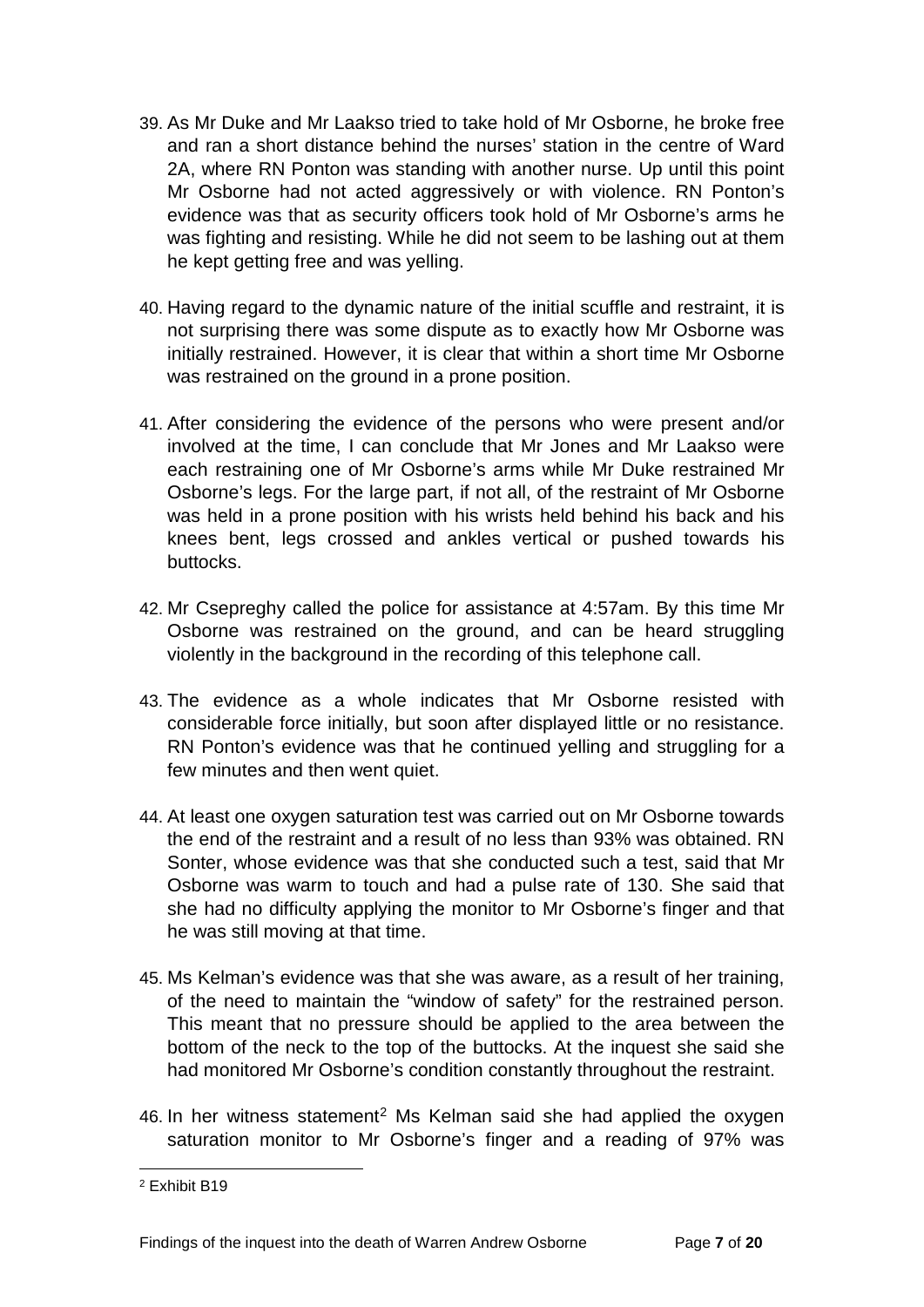recorded, with a heart rate of 146. At the inquest she conceded that it may have been 93% but noted that the digital readout refreshes, and both readings were possible. Ms Kelman said that she asked for Mr Osborne's oxygen saturations to be monitored because his colour was a "bit off". She assessed the test results as acceptable.

- 47. Apart from RN Kirrily Halliday, none of the witnesses at the inquest saw any pressure being applied to Mr Osborne's back. There was evidence that Mr Osborne's breathing became progressively deeper and shallower while he was being restrained. RN Ponton's evidence was that she did not recall Mr Osborne say "I can't breathe" at any stage during the restraint.
- 48. RN Kirrily Halliday was 'specialling' a mental health patient on Ward 2A. This meant that she was providing one on one care. She was having a meal break in the MHU when Mr Osborne was banging on the door to that unit, and hospital security were subsequently notified. She could see Mr Osborne on the CCTV footage at the MHU and saw him in Ward 2A when she returned from her meal break. She subsequently called the MHU to see if Mr Osborne could be seen there. The Mental Health Co-ordinator, Mr Csepreghy, advised her that Mr Osborne would need to be seen in the Emergency Department.
- 49. RN Halliday said that during the restraint she saw Mr Jones sitting on top of Mr Osborne who was saying "I can't breathe". However, I do not consider that RN Halliday's evidence about the restraint was particularly cogent. She did not make contemporaneous notes, and her statement was not taken until September 2015, a month after the incident. She also acknowledged at the inquest that her view of events in Ward 2A was obstructed, and she conceded that her recollection was hazy. She also frankly acknowledged that, because her view was obstructed, Mr Jones (who was wearing a white gown) may have been leaning on Mr Osborne rather than sitting on him.
- 50. Each of the security officers gave evidence that, though Mr Osborne had stopped resisting the restraint after about five minutes, he continued to be held in the prone position as they were concerned he was "playing possum". They were concerned that he was pretending to stop resisting and would possibly assault them if they stopped restraining him. Those restraining Mr Osborne also said that they only applied the pressure necessary to hold him in place. I accept that evidence.
- 51. Mr Laakso's evidence was that Mr Osborne was breathing throughout the restraint. Mr Laakso and Mr Duke both derived comfort from the fact that Mr Osborne's oxygen and pulse were being monitored by medical staff, and they were following the instructions of the Hospital Manager. Mr Laakso said that following the introduction of handcuffs at the Caboolture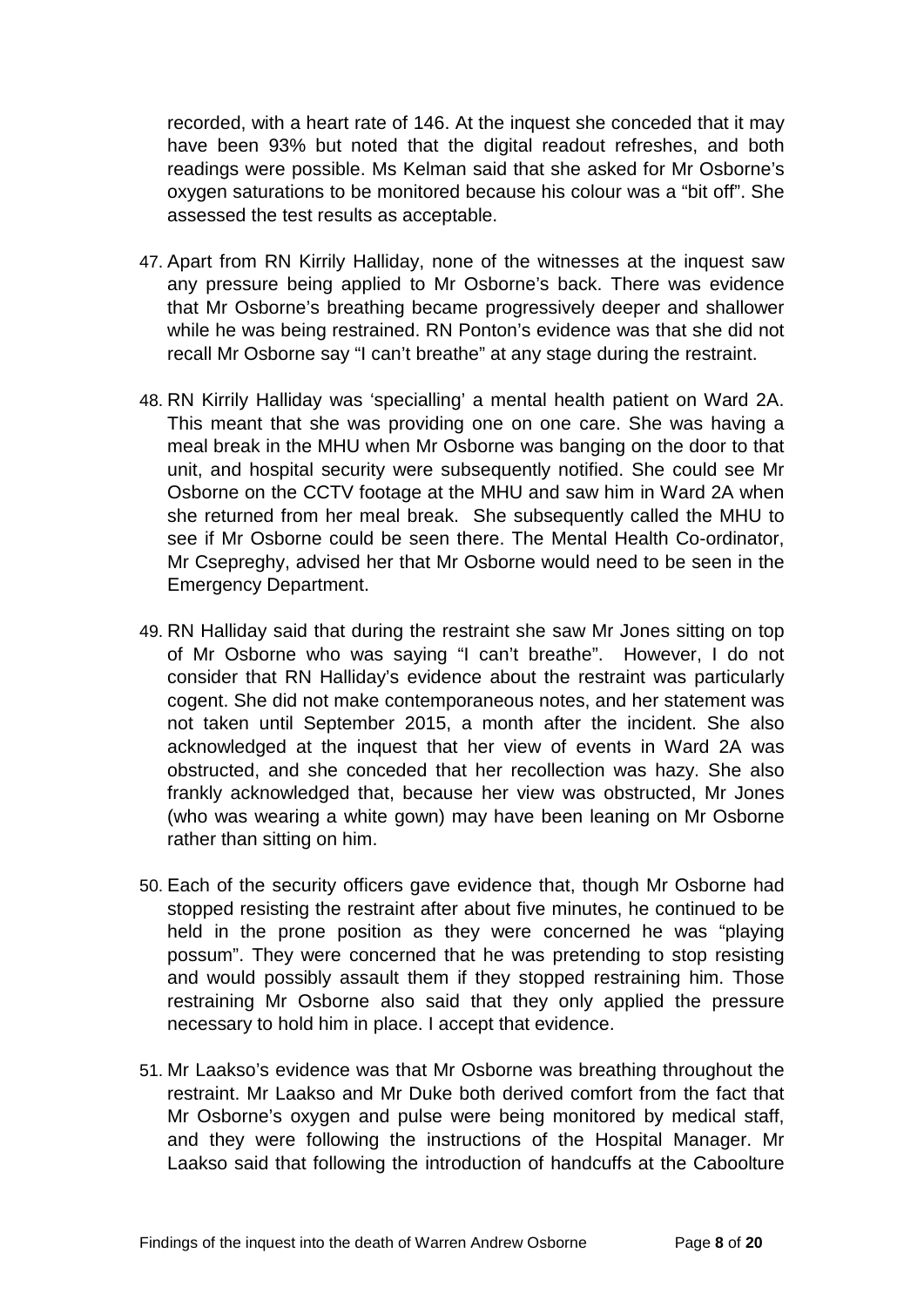hospital it was much simpler to restrain individuals. The evidence of Mr Duke and Mr Jones suggested a lack of awareness about the physiological risks of laying a person in the prone position.

- 52. Paul Csepreghy's evidence was that, at around 5:05am, when he left Ward 2A to meet the police Mr Osborne was still moving. The police attended Ward 2A at 5:09am.
- 53. The evidence of Senior Constable Kirby and Constable Gray was that, upon arriving at the scene, they immediately noticed that Mr Osborne was in poor health due to his unnatural skin colour. Mr Osborne was not making any sounds or resisting the restraint.
- 54. Constable Gray said that she said to those restraining Mr Osborne, "you need to get off". Senior Constable Kirby said that he applied his handcuffs to Mr Osborne, at least in part, because security officers told him that Mr Osborne was "playing possum". This action was also consistent with his training.
- 55. Senior Constable Kirby said that after rolling Mr Osborne onto his side he could not detect a carotid pulse. Attempts were made to sit Mr Osborne up. He was unresponsive. Mr Osborne's handcuffs were removed after he was placed on a stretcher and Senior Constable Kirby commended CPR. At 5.13am, a hospital Medical Emergency Team was called to attempt to resuscitate him.
- 56. Mr Osborne was not able to be resuscitated and was pronounced deceased by the Medical Emergency Team at 5.48am.

#### **Training of security staff**

- 57. Mr Scott Trudgett is the Occupational Violence Prevention (OVP) Coordinator for Metro North Hospital and Health Service. Among others, this position covers the Caboolture, Prince Charles and the Royal Brisbane and Women's Hospitals, and is responsible for mandatory training in occupational violence prevention and risk assessment.
- 58. Mr Trudgett's evidence was that an OVP course is mandatory for all employees (18000 in MNHHS). A security officer would attend a course comprising four separate modules, including awareness, de-escalation, basic personal safety and team restrictive practices. This course would take three days to complete, depending on the individual circumstances. Where Operational Support Officers such as Mr Jones, form part of the emergency response team, they would receive the same training. Refresher training is provided and expected to be undertaken at least once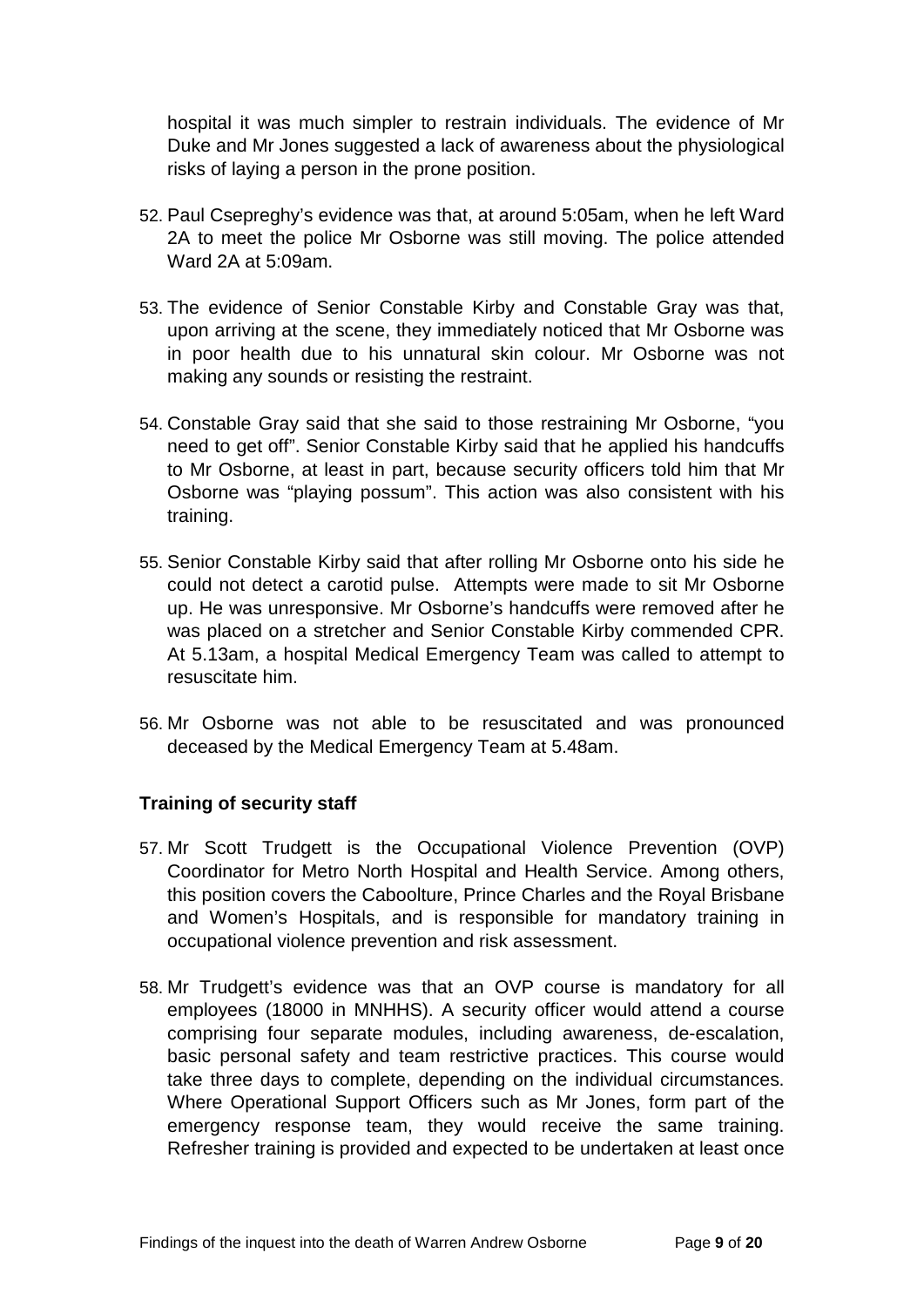every 12 months. [3](#page-11-0) However, compliance with this requirement is the responsibility of line management within each separate hospital.

- 59. Mr Trudgett's evidence was that training is provided in relation to factors such as excited delirium and drug toxicity. In addition they are also "taught that face down restraints, restraint stress and positional asphyxia are also contributing factors during restraining techniques".[4](#page-11-1) In order to mitigate risks associated with restraint staff are instructed to complete the restraint quickly and avoid weight on the torso. They are to stand the patient up and relieve them of any weight by getting them out of the prone position as soon as possible, and to continuously monitor the restrained person.
- 60. The evidence indicated that Mr Laakso had not received any training in restrictive practices since April 2013. Although he was a member of the hospital's Code Black Team, Mr Jones had last undergone training in November 2009. Similarly, Mr Wiles had not undergone any training in restrictive practices, although he had assisted in the restraint of Mr Osborne.
- 61. Mr Duke's evidence was that he had undergone refresher training in July 2015 but this was of only one hour's duration. After he unsuccessfully completed additional training in December 2015, he resigned from his employment at the hospital for health reasons.
- 62. Senior Sgt Hayden's evidence was that Queensland Police Service officers are provided practical training in relation to the physiological impacts of restraint. Officers are required to undergo training in which they run in a gymnasium in order to build up lactic acid. They then have a ball placed under their stomachs to replicate the paunch of a restrained person.
- 63. QPS officers are also taught to identify how a restrained person will struggle for breath and panic, apparently elevating their level of resistance. While "playing possum" is seen as a legitimate concern, officers are required to move restrained persons to the recovery position as soon as possible.
- 64. While the security officers who gave evidence at the inquest did not articulate any concerns about holding Mr Osborne in a prone position, Constable Gray identified that this was a case of "classic positional asphyxia" where pressure on the abdomen causes blackout and potential suffocation. In this regard she recalled the training described by Senior Sgt Hayden.

<sup>3</sup> Exhibit B36.  $\overline{a}$ 

<span id="page-11-1"></span><span id="page-11-0"></span><sup>4</sup> Exhibit B36, page 5.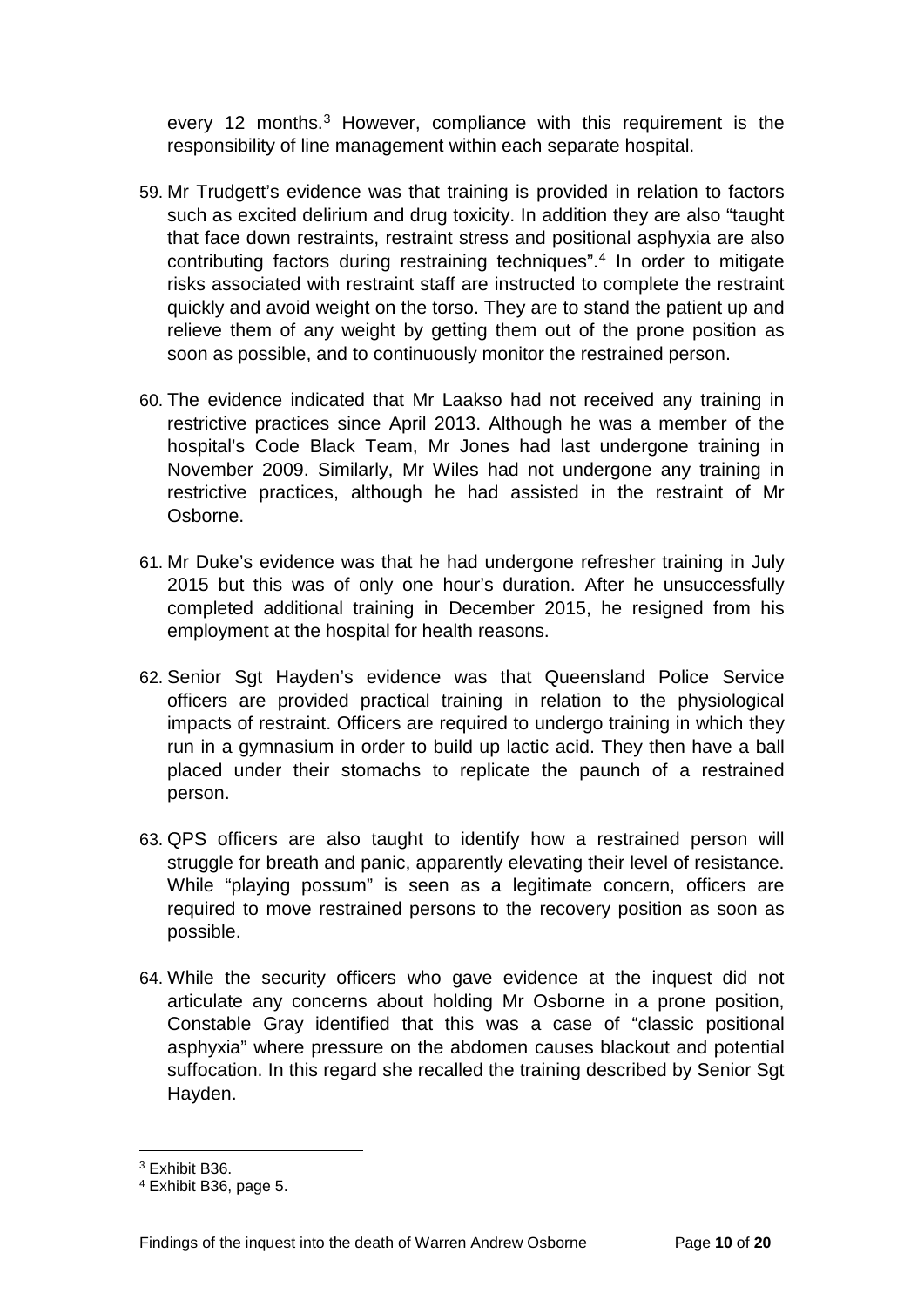## <span id="page-12-0"></span>**Autopsy results**

- 65. Experienced forensic pathologist, Dr Rohan Samarasinghe, conducted a post mortem examination on 19 August 2015. He concluded that the cause of death was the "effects of restraint and drugs".[5](#page-12-1)
- 66. Dr Samarasinghe's autopsy report noted that the findings of this case were consistent with a sudden unexpected death during restraint in an agitated individual affected by drugs. He found no evidence of classic signs of asphyxia such as conjunctiva or other petechial haemorrhages with significant congestion.
- 67. However, Dr Samarasinghe considered that restraint/positional asphyxia would be considered a significant perimortem mechanism of death, particularly in view of the history. He also noted that amphetamines are recognised heart toxins and these would have played a major role in the death. He said that "individuals affected by illicit drugs such as amphetamines would be at high risk for sudden arrhythmogenic cardiac death during restraint. Often autopsies do not show any pathologies in such individuals."
- 68. The autopsy report noted that

*Positional asphyxia (postural asphyxia) is a form of asphyxia which occurs when someone's position prevents the person from breathing adequately. Restraint asphyxia can be defined as obstruction of breathing as a result of restraint technique. It occurs when the position of a person's body interferes with the ability to breath. If this is not recognised, death can occur from asphyxia or suffocation or other mechanisms. Additional complex perimortem mechanisms can operate when an individual is affected by certain drugs such as stimulants. Often death results from fatal arrhythmogenic cardiac arrest.*

- 69. In order to appreciate the role that Mr Osborne's amphetamine use played in his death a report was also obtained from Associate Professor Mark Little, an Emergency Physician and Clinical Toxicologist employed as a Senior Staff Specialist at Cairns Hospital. Dr Little's opinion was that it is unlikely that the concentration of methamphetamine (1.2mg/kg), amphetamine (0.16mg/kg), amitriptyline (0.21mg/kg) and nortriptyline (0.53mg/kg) would have caused the death, irrespective of whether Mr Osborne was restrained.<sup>[6](#page-12-2)</sup>
- 70. Dr Little thought that it was unlikely that the presence of methamphetamine, amphetamine and antidepressants would have affected Mr Osborne's capacity to withstand protracted restraint. In his

<sup>5</sup> Exhibit A18  $\overline{a}$ 

<span id="page-12-2"></span><span id="page-12-1"></span><sup>66</sup> Exhibit B42.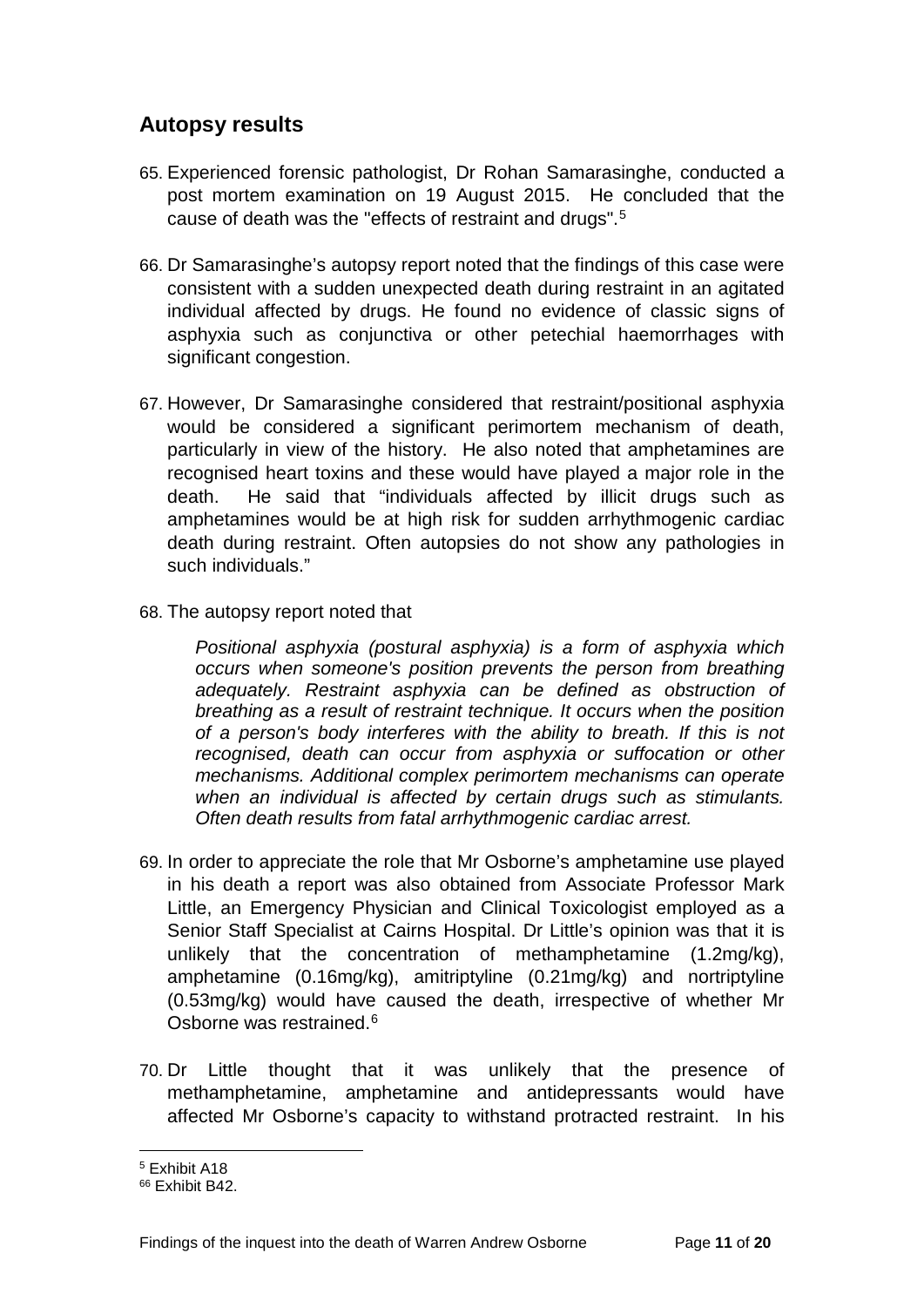opinion, the drugs had a direct cardiovascular effect, making Mr Osborne more agitated and aggressive. Combined with the restraint they are likely to have contributed to Mr Osbourne's sudden arrythmogenic cardiac arrest.

71. At the inquest, Dr Samarasinghe agreed with Dr Little's conclusion that the cause of death was multifactorial. Relevant causative factors were the proarrythmic effects of amphetamines on the heart, the agitation and violence resulting in production of an acidotic state. The prone position may have made Mr Osborne more anxious and subjectively feel breathing was more limited; and impaired recovery from the abnormal physiological state he was in, as evidenced by a change in his initial observations just prior to his cardiac arrest.

## <span id="page-13-0"></span>**Investigation findings**

- 72. Detective Snr Sgt Ryan's investigation report expressed concern about the period of time in which Mr Osborne was restrained face down. He considered that the period of restraint was inconsistent with the training provided to hospital staff. However, he noted that hospital staff attempted to maintain communication with Mr Osborne and monitored his oxygen levels and heart rate throughout the restraint.
- 73. Detective Snr Sgt Ryan considered that the provision of physical restraint such as handcuffs would have enabled those restraining Mr Osborne to reduce the amount of time he was held in a prone position and limit the duration of the struggle.
- 74. Detective Snr Sgt Ryan also noted that several of the hospital staff involved in restraining Mr Osborne had not completed the requisite refresher training in relation to occupational violence prevention.
- 75. Detective Snr Sgt Ryan concluded that there was insufficient evidence to support a criminal prosecution against any person in relation to the death. He found that the police officers who dealt with Mr Osborne on 17 August 2015 acted in accordance with relevant QPS policies and procedures.
- 76. Detective Snr Sgt Ryan made several recommendations in his investigation report directed to the chief executive of the Metro North Hospital and Health Service, including:
	- whether handcuffs or wrist ties should be approved for use in restraining violent and aggressive patients;
	- the use of Go Pro or Body Worn Camera type devices by Security Officers in dealing with violent and aggressive patients;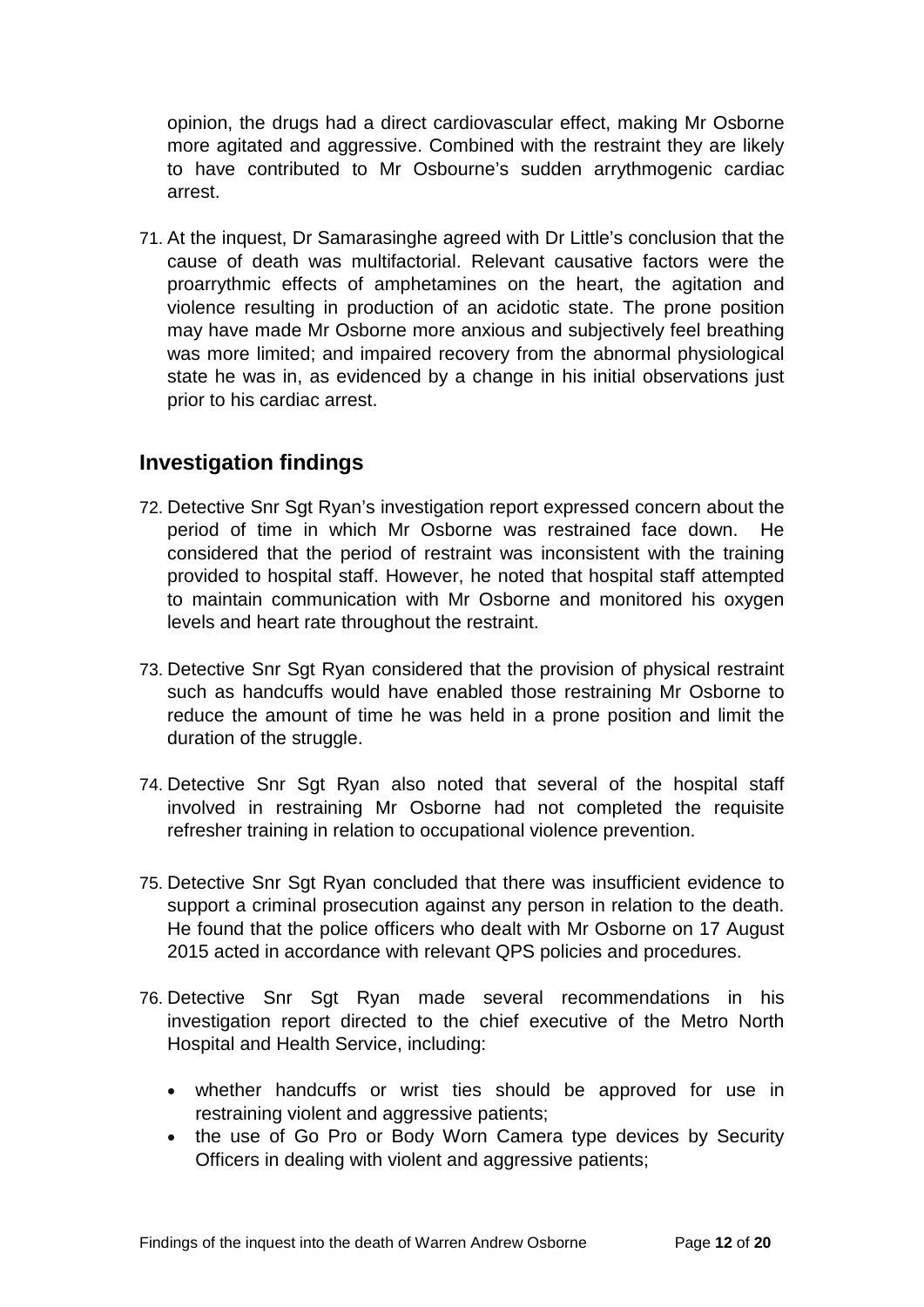- reviewing the risk management practices in relation to the completion of required competency based refresher training; and
- reviewing the policy of clinically assessing all patients in the Emergency Department, rather than in the MHU.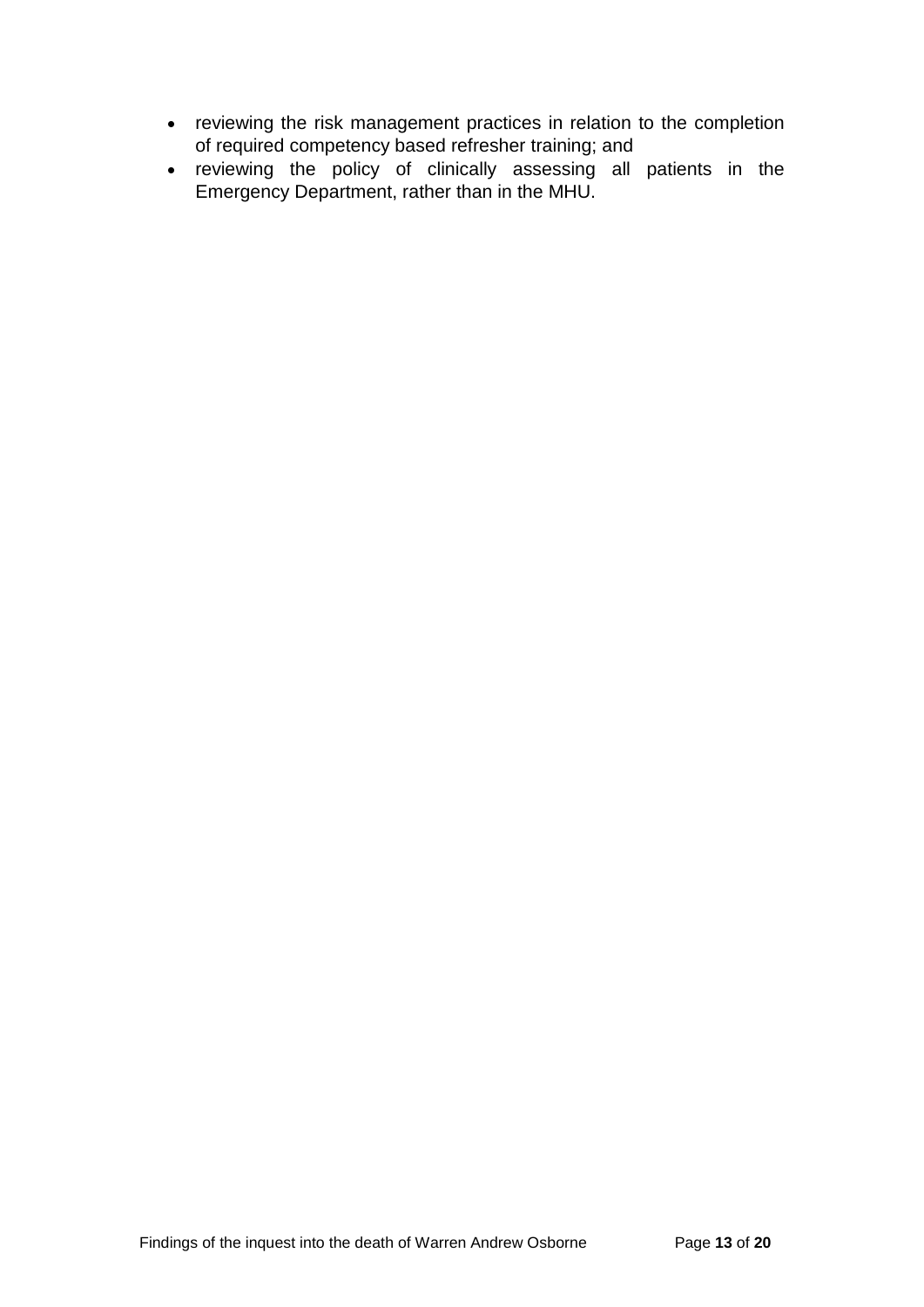## <span id="page-15-0"></span>**Conclusions on Issues**

#### **The adequacy and appropriateness of the decision to request for the deceased to be restrained in the lead up to his death**

- 77. I accept that at no time did hospital staff intend to cause Mr Osborne any harm. The attempts to persuade Mr Osborne to voluntarily leave Ward 2A were reasonable. He was given a number of minutes to leave the ward and the outcome of negotiations was a stalemate between him and hospital staff.
- 78. Given the close proximity of Mr Osborne to sleeping and vulnerable patients recovering from surgical procedures, and his level of intoxication from illicit drugs, I accept that the decision to have Mr Osborne restrained and removed from the ward was justified.
- 79. While it was theoretically possible to allow Mr Osborne to proceed directly to the MHU for an assessment, potentially minimising the need to restrain him, I accept the evidence of hospital staff that this was not practical in the circumstances, and that a comprehensive assessment of his medical needs could not occur in the MHU.

#### **The adequacy and appropriateness of the manner by which the deceased was restrained in the lead up to his death**

- 80. Mr Osborne was not acting in an aggressive manner in the lead up to the initial attempts to restrain him in Ward 2A (apart from banging on the door at MHU).
- 81. However, I conclude that after attempts were made to escort Mr Osborne from that ward, and the subsequent restraint began, Mr Osborne violently resisted, and it was necessary to apply significant force to maintain the restraint in the interests of patient and staff safety. I note in particular the evidence of Mr Duke that this was among the most violent struggles he had experienced in his career as a security officer.
- 82. I also accept the evidence of Mr Duke and other witnesses that while Mr Osborne was restrained for over 10 minutes, he only struggled significantly for a short time at the beginning of this period. This is consistent with the audio recording of Mr Csepreghy's telephone call for police assistance.
- 83. The evidence of Dr Samarasinghe and Dr Little was that restraint of Osborne in a prone position was a factor that contributed to his death. Consistent with the evidence of Snr Sgt Hayden, the contribution of this factor could have been minimised had Mr Osborne been rolled onto his side after he stopped resisting. Handcuffs may have made that course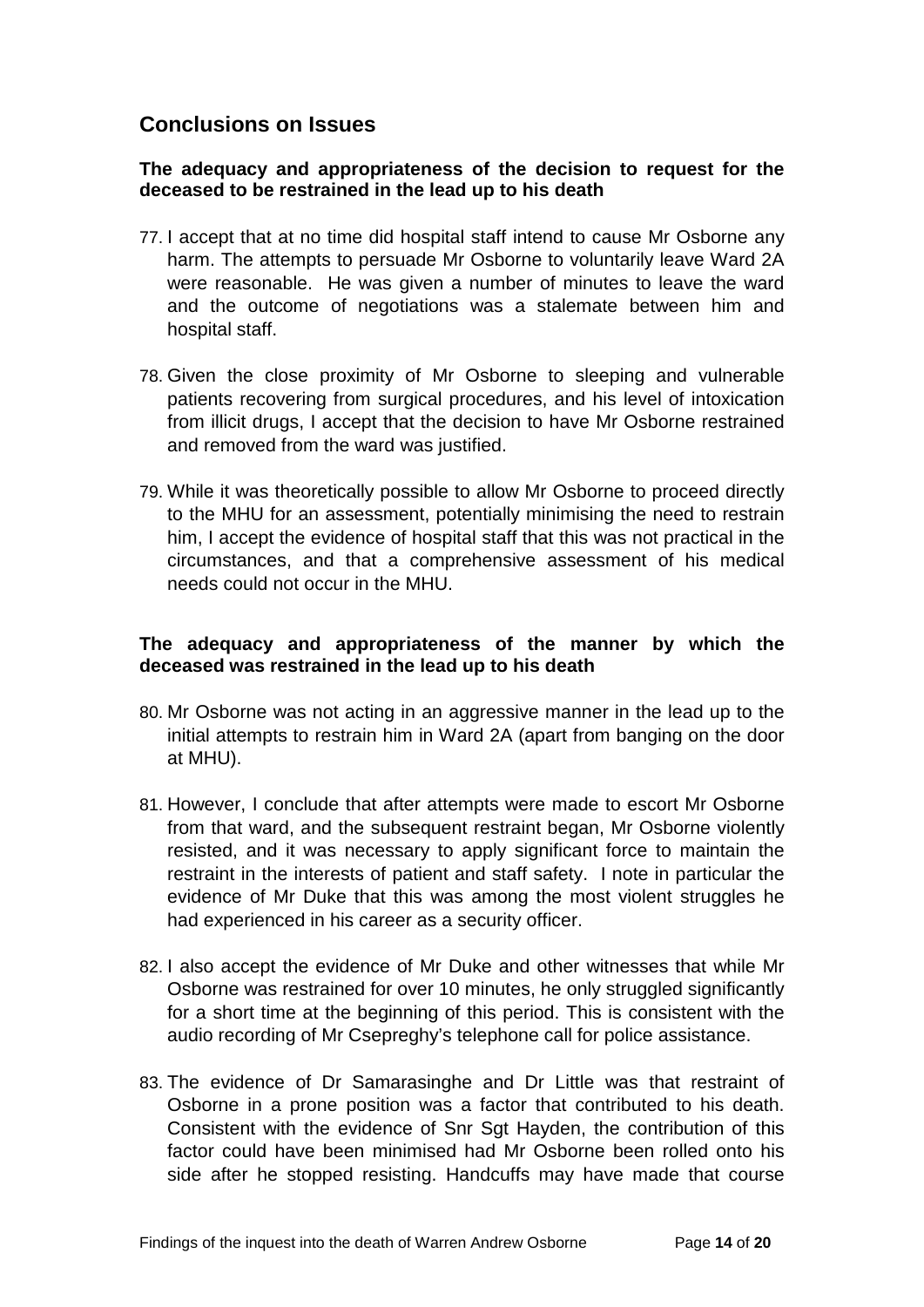easier, and it is unfortunate that handcuffs were not made available to Caboolture Hospital security staff at that time.

84. The QPS officers who attended at the Caboolture Hospital in response to Mr Csepreghy's call for assistance were only tangentially involved in the restraint of Mr Osborne. I find that they acted professionally and appropriately, and in accordance with QPS policies and procedures.

#### **The adequacy and appropriateness of the manner by which the deceased's vital signs were checked during the restraint**

- 85. I accept that the Code Black Team monitored Mr Osborne's vital signs during the restraint. An oxygen saturation test was conducted. While there was inconsistent evidence as to whether one or two tests were conducted, and whether the result was 93% or 97%, these discrepancies are not surprising given the dynamic environment at the time. If the meter remained in situ, then it is possible that both readings were returned.
- 86. The fact that the oxygen saturation test was done shows an awareness from the attending medical staff that Mr Osborne's health was at risk during the restraint. Ms Kelman in particular was conscious of the need to maintain a "window of safety" and took active steps to ensure Mr Osborne's health was monitored.
- 87. It is difficult to reconcile the oxygen saturation levels recorded by hospital staff, and their view that he was in good health, with the evidence of the QPS officers that it was immediately apparent that Mr Osborne was unresponsive when they arrived at Ward 2A.
- 88. The accounts of Senior Constable Kirby and Constable Gray are strengthened by the fact that very soon after their arrival, and handcuffs were applied and removed, Mr Osborne was unresponsive and in urgent need of resuscitation.
- 89. I accept the submission of Counsel Assisting that Mr Osborne's skin pallor is likely to have changed just as the police officers arrived at Ward 2A. Having regard to the fact that qualified hospital staff were monitoring Mr Osborne's vital signs I do not accept that they simply failed to notice Mr Osborne's deteriorating health as the restraint progressed.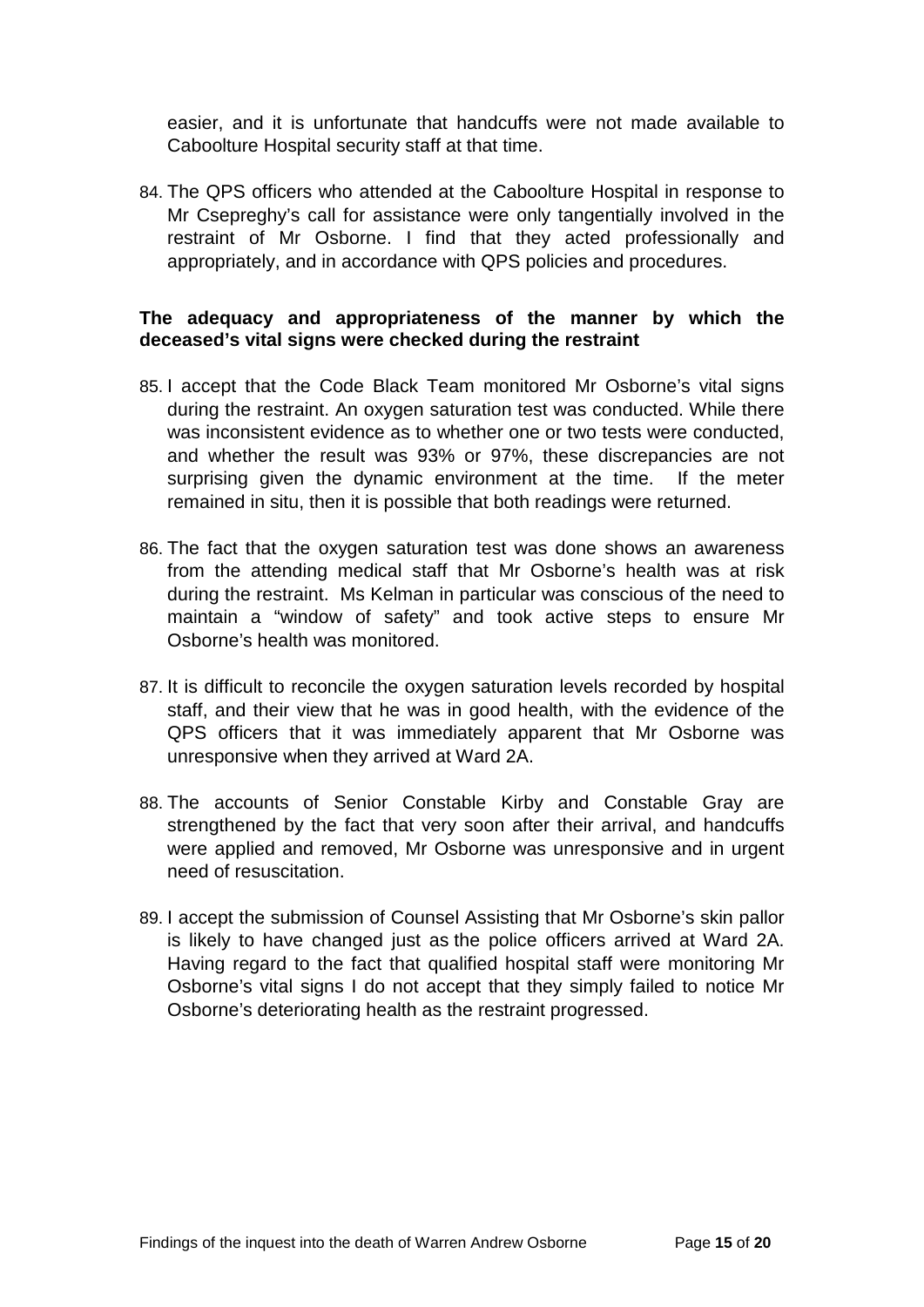#### **The adequacy and appropriateness of the training provided to employees of the Caboolture Hospital with respect to physically restraining a person**

- 90. While the senior hospital staff in attendance throughout the restraint had received high levels of training, I conclude that the training of the four persons who physically restrained Mr Osborne, including Mr Wiles, was inadequate. However, having regard to the multifactorial causes of the death, I cannot conclude that the lack of training played a role in Mr Osborne's death.
- 91. Mr Duke's training was ad hoc, and, on his evidence, the refresher training was unduly brief. I note, however, that he was assessed as compliant at the refresher training in 2015. There were significant gaps in Mr Jones' training from 2009. Mr Laakso's training was out of date, and on Mr Trudgett's evidence, he had not been trained under the more refined process implemented in June 2013. Mr Wiles was never trained even though he actively assisted in the restraint of Mr Osborne.
- 92. I concur with the submission of counsel assisting that these were serious deficiencies. It is self-evident that inadequate training in restrictive practices can have a serious impact on the welfare of persons being restrained, particularly large, drug affected individuals such as Mr Osborne.[7](#page-17-0)
- 93. Mr Trudgett's evidence was that Occupational Violence Prevention trainees were taught that persons should be moved from the prone position as soon as possible, "providing that it is safe to do so". While this proviso catered for the code black team's concerns about Mr Osborne playing possum, I consider that the concern about this was overstated in this case.
- 94. In my view, the training provided to the security officers failed to sufficiently address the risks involved in restraining a person in the prone position, irrespective of whether weight is placed on the person's torso. None of the persons directly involved in the restraint thought they would act differently if the same circumstances presented in future. The evidence of Mr Duke and Mr Jones was that they were unaware of the risks of laying the restrained person in a prone position.

<span id="page-17-0"></span><sup>7</sup> Mr Osborne was 183cm tall and weighed 95.6kg.  $\overline{a}$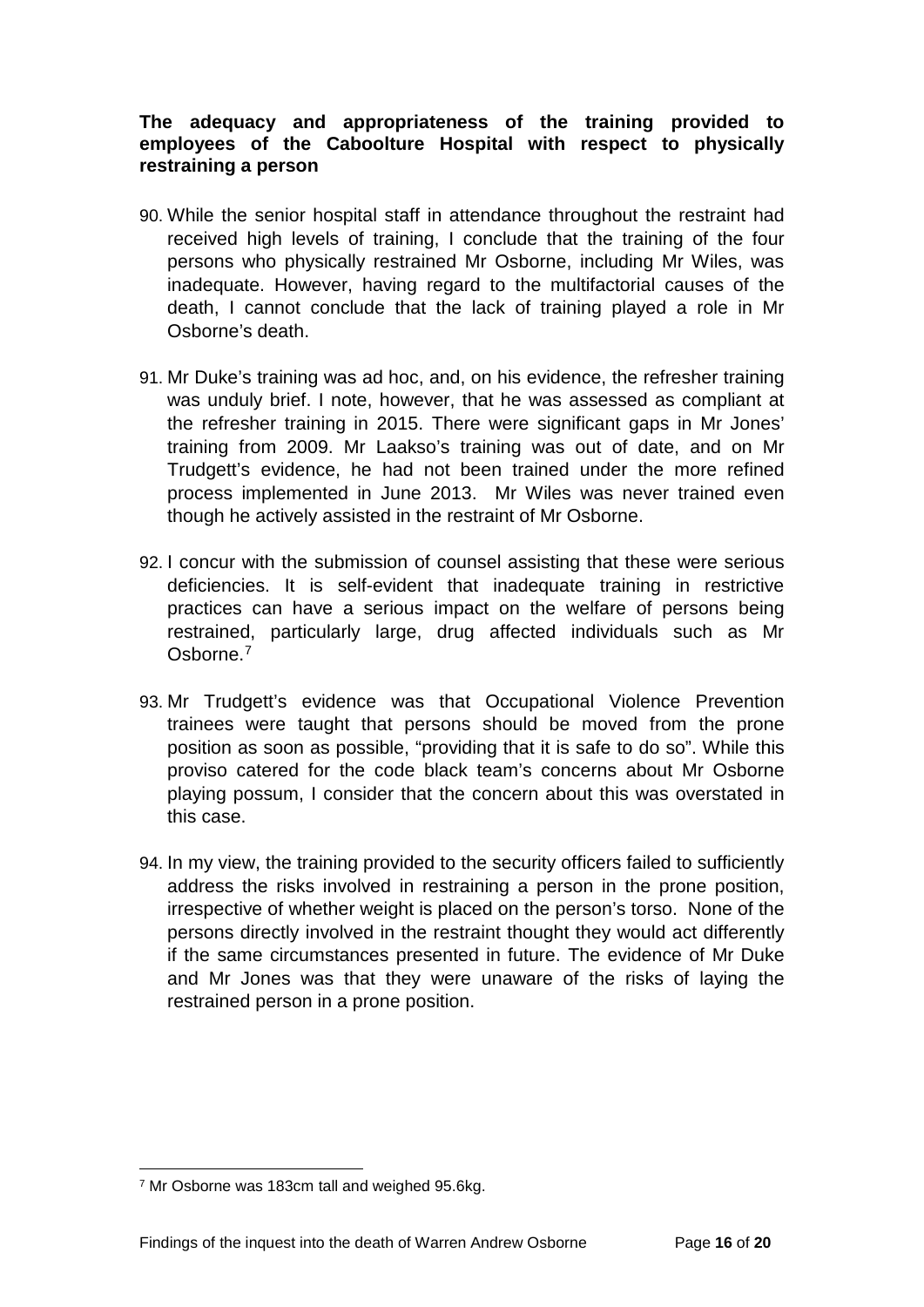## <span id="page-18-0"></span>**Findings required by s. 45**

95. I am required to find, as far as is possible, the medical cause of death, who the deceased person was and when, where and how he came by his death. After considering all the evidence, including the material contained in the exhibits, I am able to make the following findings:

<span id="page-18-1"></span>**Identity of the deceased** – Warren Andrew Osborne

<span id="page-18-2"></span>

| How he died $-$    | Mr Osborne died due to the combined effects<br>of drugs and being restrained in a prone<br>position for over ten minutes. A number of<br>factors contributed to his death, including the<br>proarrythmic effects of the amphetamines<br>and other stimulants he had taken on his<br>heart. The restraint also resulted in<br>production of an acidotic state with marked<br>release in catecholamine and lactate. It is<br>not possible to separate the various factors<br>that contributed to Mr Osborne's death. |
|--------------------|--------------------------------------------------------------------------------------------------------------------------------------------------------------------------------------------------------------------------------------------------------------------------------------------------------------------------------------------------------------------------------------------------------------------------------------------------------------------------------------------------------------------|
| Place of death $-$ | Caboolture Hospital, 120 McKean Street,<br>Caboolture                                                                                                                                                                                                                                                                                                                                                                                                                                                              |

<span id="page-18-4"></span><span id="page-18-3"></span>Date of death-<br>
17 August 2015

<span id="page-18-5"></span>**Cause of death** – The effects of restraint and drugs

#### <span id="page-18-6"></span>**Comments and recommendations**

- 96. Section 46 of the *Coroners Act 2003* provides that a coroner may comment on anything connected with a death that relates to public health or safety, the administration of justice or ways to prevent deaths from happening in similar circumstances in the future.
- 97. Following Mr Osborne's death, the Caboolture Hospital has implemented the following changes which are likely to reduce the prospect of a reoccurrence of the events contributing to Mr Osborne's death:
	- hand cuffs and body worn cameras are available for use by security officers;
	- malfunctioning fire doors near the Emergency Department have been replaced, and wards are secured by locked doors after hours;
	- membership of Code Black Teams has been refined so that Operational Support Officers no longer form part of those teams;